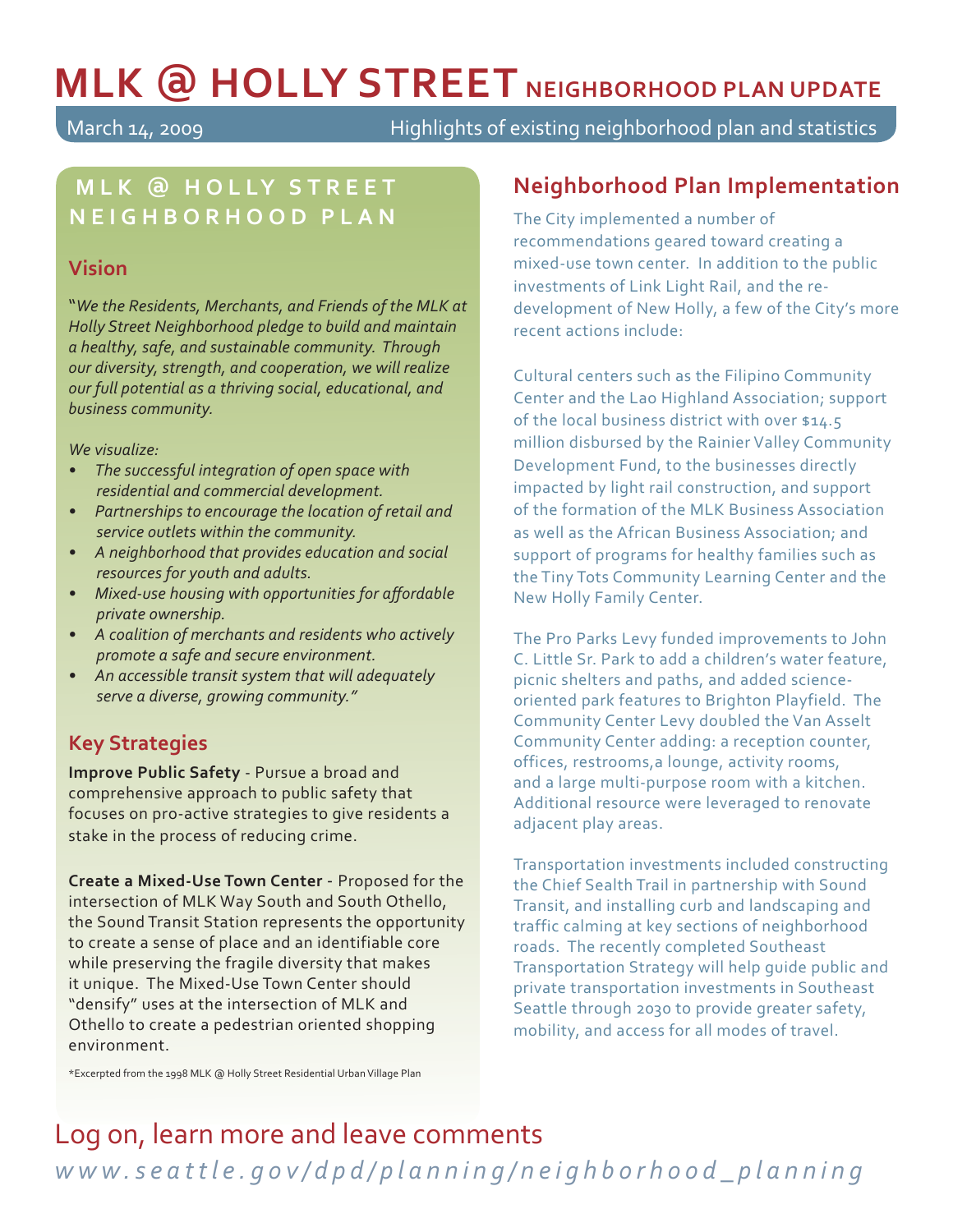# **DEMOGRAPHIC SUMMARY** Source: 2000 Census

| Population | <b>2000</b><br>Census | 2007<br>Estimate |
|------------|-----------------------|------------------|
|            | Z. 102'               |                  |



**Race**



## Other than English at home, speak English less than "very well" 32 8% Only English 36.3% Other than English at home, speak English "very well" 32.8%**Language Spoken at Home** for population 5 years and over

*Total speaking language other than English at home: 63.7%*

30.9%

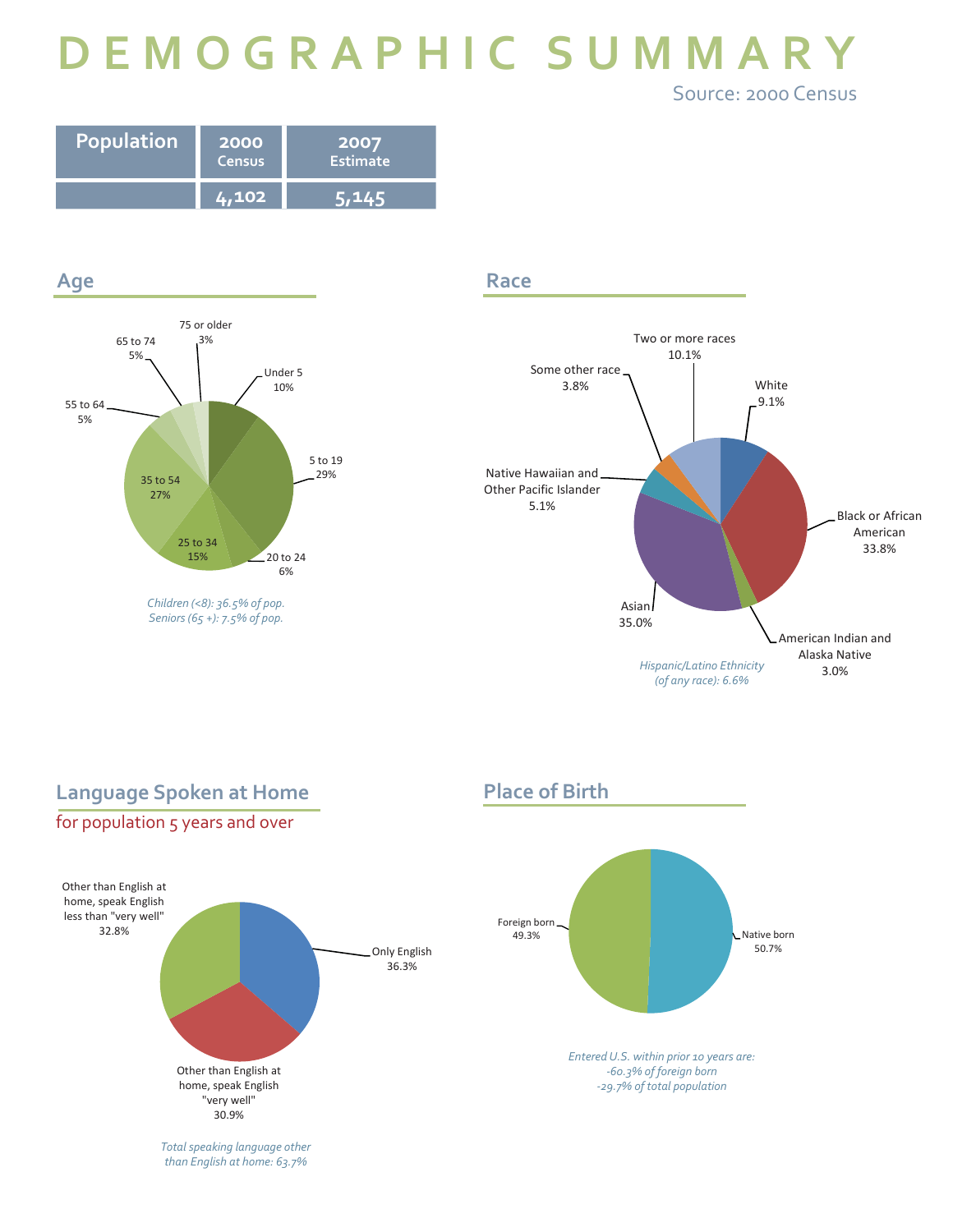**HOUSING & EMPLOYMEN** Source: 2000 Census and Washington State Employment Security Department



#### **Number of Units in Structure**

*for all housing units*



#### **Employment 1995-2007**



■ Const/Res ■ FIRE ■ Manufacturing ■ Retail ■ Services ■ WTU ■ Government

#### **Tenure**

*for all occupied housing units*